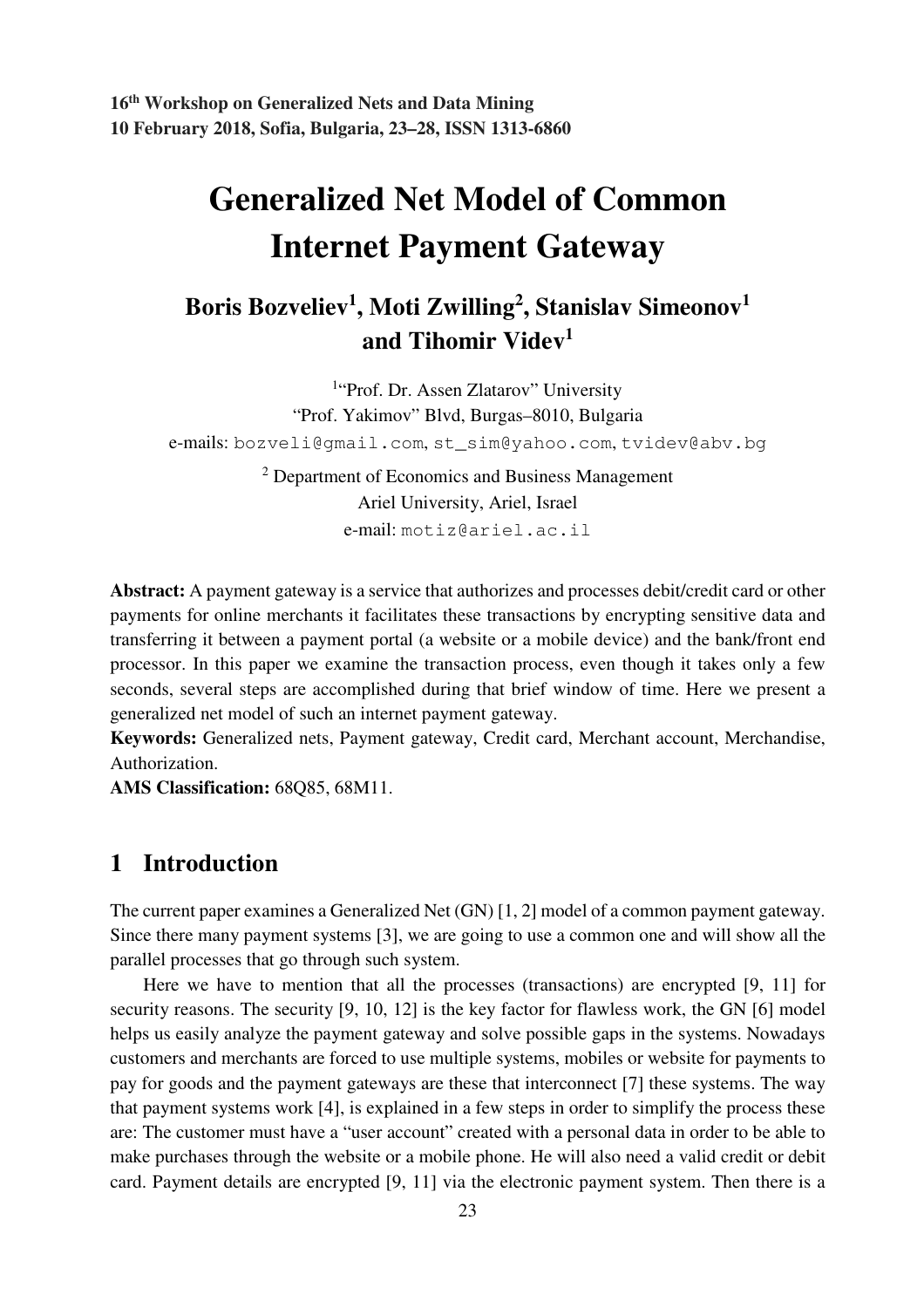check of the user account database, if ok it continues to check the cards database. There is an initial merchant account validation too, if ok, the process continues to present the customer a choice of the merchandise or the service that the customer wants to buy. Here we can put a note that at all the different stages if there is problem with any of the described processes the system halts and exits, and the process can start from the begging. The next hop after success is the credit card balance check followed by the merchant account check, if a success the funds are withdrawn from the card. The goods then are send to the customer and a confirmation of successful transaction is being sent to the person responsible for the transaction. In this paper we are generally looking at a common payment model [4, 8] The GN – model [1, 2] will help us easily and clearly understand the main mode of operation stages of the gateway so then we may be able to improve security, troubleshoot and analyze better.

#### **2 Common internet payment gateway**

Ultimately, payment gateways facilitate communication between a website or a brick and mortar stores, the payment processor and the bank that issued the credit card being used to complete the purchase.

Initially the following tokens enter in the generalized net:

- in place *L*<sub>1</sub> *A* token with characteristic "Customer";
- in place *L*2 Ɓ token with characteristic "Credit Cards Database Info";
- in place *L*3 Ɓ1 token with characteristic "User Account Database Info";
- in place *L*4 Ɓ2 token with characteristic "Merchant account Database Info";
- in place *L*7 Ş token with characteristic "Merchandise/services";
- in place *L*9 Ɓ3 token with characteristic "Acount balance";
- in place  $L_{10}$   $B_{4}$  token with characteristic "Merchant account verify";
- in place *L*<sub>16</sub> *G* token with characteristic "Merchandise delivery";
- in place  $L_{17}$   $G_1$  token with characteristic "Confirmation delivery";

#### **3 GN - model**

The GN model of common payment gateway (Figure 1) is introduced by the set of transitions:

$$
A = \{Z_1, Z_2, Z_3, Z_4, Z_5\},\
$$

where the transitions describe the following processes:

- $Z_1 =$  "Initial authorization";
- $Z_2 =$  "Choice of merchandise/services";
- $Z_3 =$ , Payment processing";
- $Z_4 =$  "Holding funds";
- $Z_5 =$  "Delivering of goods & Confirmation Services".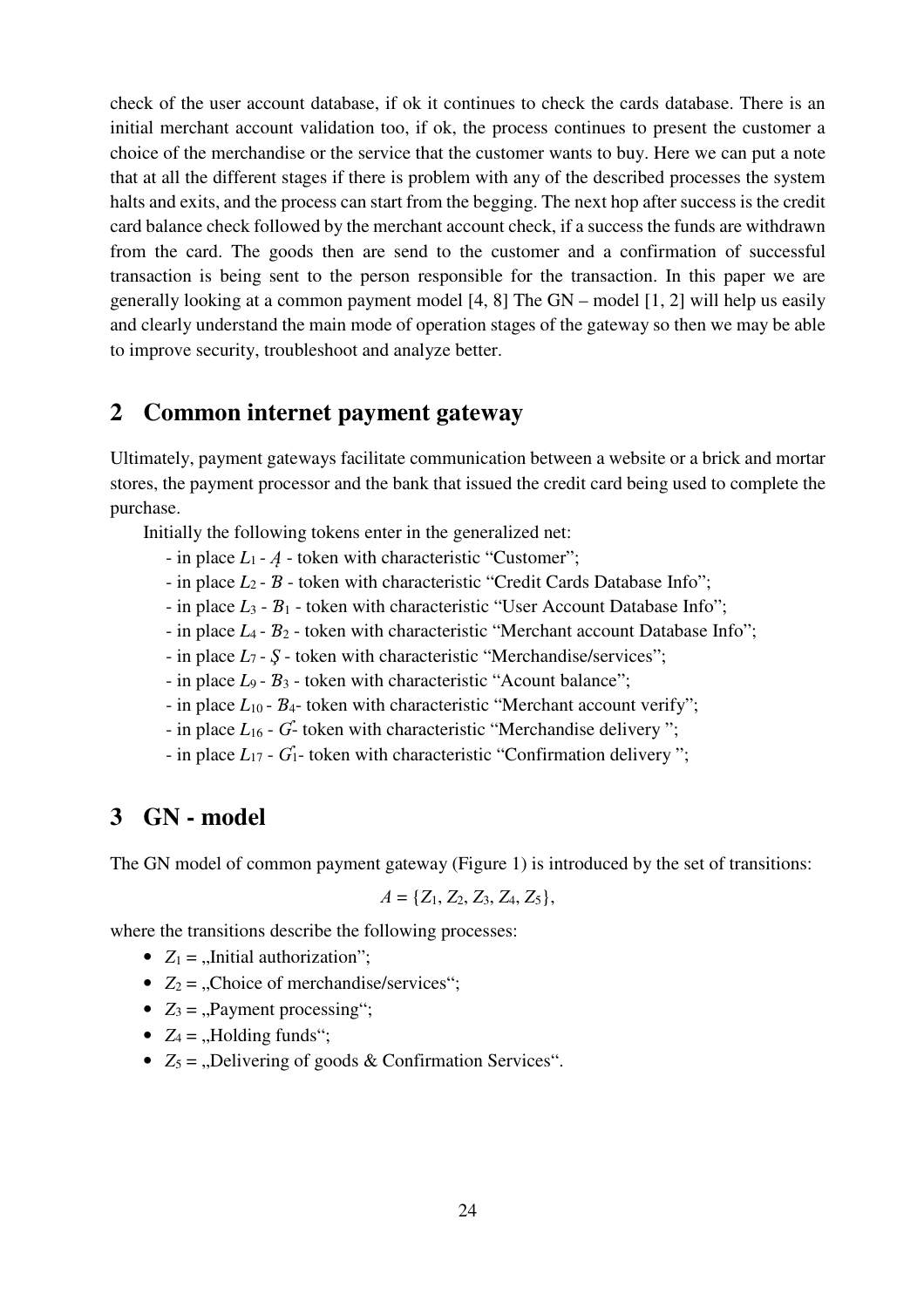

Figure 1. GN model of common payment gateway

 $Z_1 = \langle \{L_1, L_{11}, L_2, L_3\} \{L_6, L_3, L_2, L_4, L_5\}, R_1, \vee (L_1, L_{11}, L_2, L_3) \rangle$ 

|  |  | $R_1 = \frac{L_2}{L_1}$ true false true false false<br>$L_2$ true $W_{2,3}$ false $W_{2,5}$ $W_{2,6}$<br>$L_3$ false true false $W_{3,5}$ $W_{3,6}$<br>$L_{11}$ false false $W_{11,4}$ false false |  |
|--|--|----------------------------------------------------------------------------------------------------------------------------------------------------------------------------------------------------|--|
|  |  |                                                                                                                                                                                                    |  |
|  |  |                                                                                                                                                                                                    |  |

where:

 $W_{2,3}$  = ., There is a customer account";  $W_{2,5} = -W_{2,3}$ ;  $W_{2,6}$  =  $,L_2$ ,  $L_3$ ,  $L_4$  have been successfully completed";  $W_{3,5}$  = ., A problem with the debit/credit card";  $W_{3,6} = W_{2,6}$ ;  $W_{11,4}$  = "Merchant account verified".

The token that enters place  $L_2$  obtains the characteristic "Credit Cards Database info". The token that enters place  $L_3$  obtains the characteristic "User Accounts Database info". The token that enters place *L*<sub>4</sub> obtains the characteristic "Merchant account Database info". The token that enters place  $L_5$  obtains the characteristic "Error Exit". The token that enters place  $L_6$  obtains the characteristic "Customer/visitor".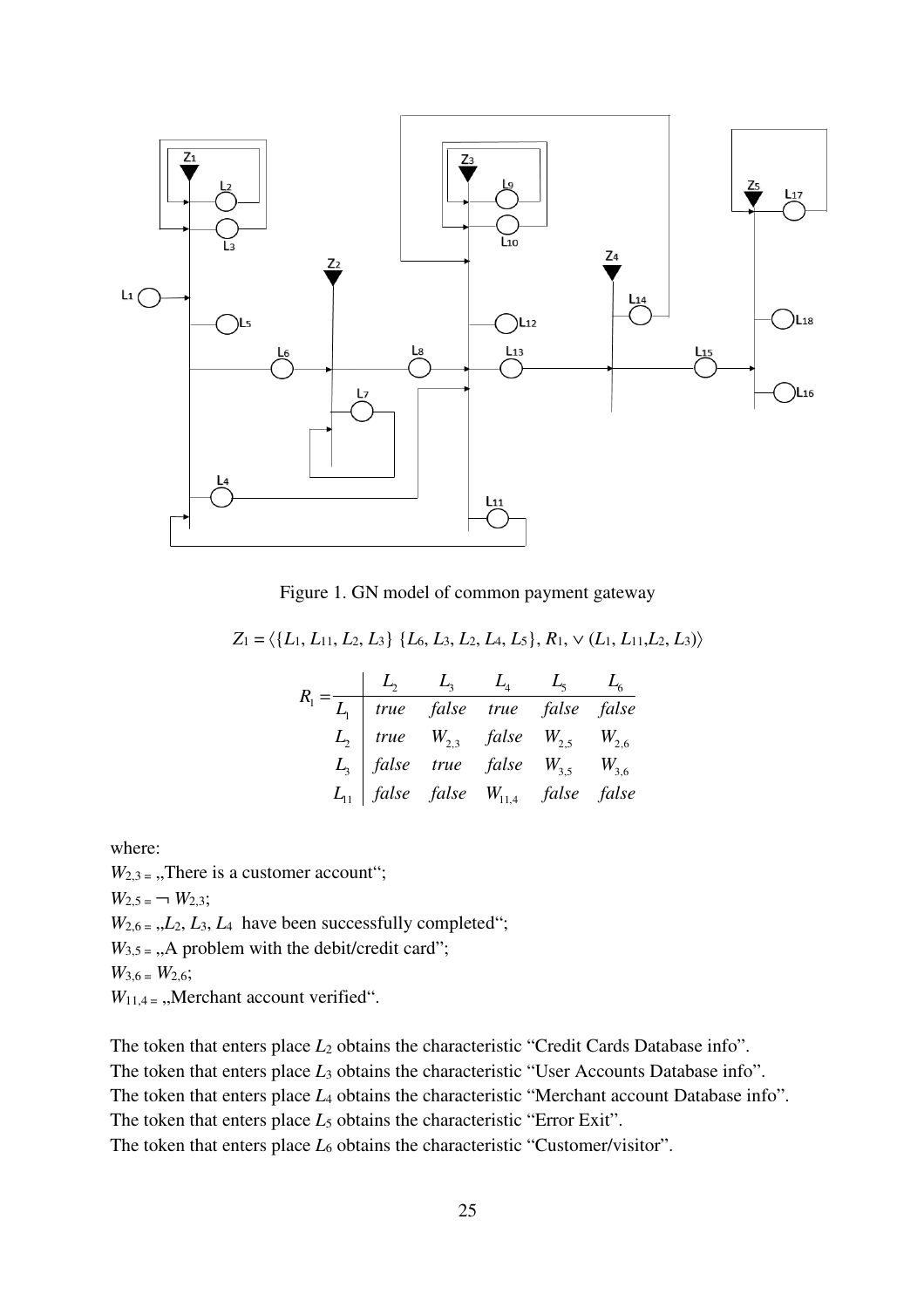$$
Z_2 = \langle \{L_6, L_7 \} \{ L_7, L_8 \}, R_2, \land (L_6, L_7) \rangle
$$
\n
$$
R_2 = \frac{L_7}{L_6} \frac{L_8}{true \ false}
$$
\n
$$
L_7 \ | true \ true
$$

The token that enters place  $L_7$  obtains the characteristic "merchandise/services". The token that enters place  $L_8$  obtains the characteristic "customer/visitor".

$$
Z_3 = \langle \{L_8, L_9, L_{10}, L_4, L_{14}\} \{L_{12}, L_9, L_{10}, L_{13}\}, R_3, \vee (L_8, L_9, L_{10}, L_4, L_{14})\rangle
$$

|  |  | $L_{12}$ $L_9$ $L_{10}$ $L_{13}$                                                                                                                                                                        |  |
|--|--|---------------------------------------------------------------------------------------------------------------------------------------------------------------------------------------------------------|--|
|  |  | $L_8$ false true false false                                                                                                                                                                            |  |
|  |  | $\begin{array}{c cc} L_9 & W_{9,12} & true & W_{9,10} & false \ L_{10} & W_{10,12} & false & true & W_{10,13} \ L_4 & false & false & true & false \ L_{14} & false & true & false & false \end{array}$ |  |
|  |  |                                                                                                                                                                                                         |  |
|  |  |                                                                                                                                                                                                         |  |
|  |  |                                                                                                                                                                                                         |  |

where:  $W_{9,12}$  = ,,Insufficient Funds";  $W_{9,10} = \neg W_{9,12}$ ;  $W_{10,12}$  = ,,There is a problem with the merchant's account";  $W_{10,13} = \neg W_{10,12}$ .

The token that enters place *L*<sub>9</sub> obtains the characteristic "Acount balance". The token that enters place  $L_{10}$  obtains the characteristic "Merchant account database info". The token that enters place  $L_{11}$  obtains the characteristic "Answer to  $L_{4}$ "". The token that enters place *L*<sub>12</sub> obtains the characteristic "Error Exit". The token that enters place  $L_{13}$  obtains the characteristic "Customer/visitor".

$$
Z_4 = \langle \{L_{13}\} \{L_{14}, L_{15}\}, R_4, \wedge (L_{13}) \rangle
$$

$$
R_4 = \frac{L_{14}}{L_{13}} \frac{L_{15}}{true} \quad true
$$

The token that enters place *L*14 obtains the characteristic "Credit/Debit card funds withdrawal". The token that enters place  $L_{15}$  obtains the characteristic "Customer/visitor".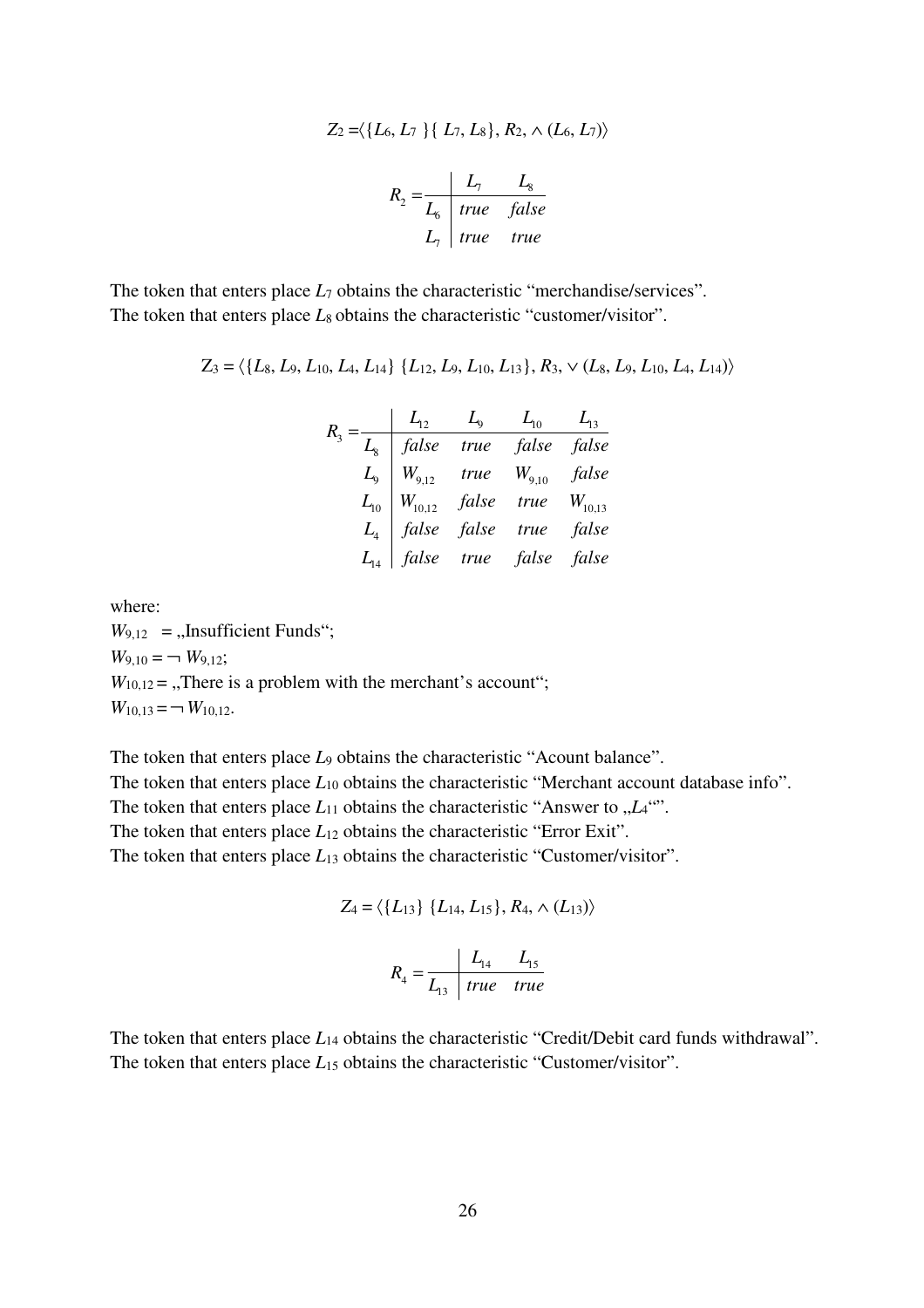$$
Z_5 = \langle \{ L_{15}, L_{17} \} \{ L_{16}, L_{17}, L_{18} \}, R_5, \vee (L_{15}, L_{17}) \rangle
$$

$$
R_{5} = \frac{L_{16}}{L_{15}} = \frac{L_{17}}{true}
$$
 *true true false*  

$$
L_{17} = false
$$
 *true true true*

The token that enters place  $L_{16}$  obtains the characteristic "Merchandise/services delivery". The token that enters place  $L_{17}$  obtains the characteristic "Confirmation delivery". The token that enters place  $L_{18}$  obtains the characteristic "Exit".

## **4 Conclusion**

The payment gateway is used for facilitating online transactions and lets them get approved. It is also the first place the transaction goes when a customer submits an order online. The model is presented with generalized net and shows the transaction flows through the payment gateway, and through different checks and approvals and possible declines. So the GN model helps us to look further in the gateway, and correct possible problems or simulate other problems or just use it for optimization of the behavior of the payment gateway.

#### **References**

- [1] Atanassov, K., *Generalized nets*, World Scientific, Singapore, New Jersey, London 1991.
- [2] Atanassov, K., H. Aladjov, *Generalized Nets in Artificial Intelligence: Volime 2: Generalized Nets and Machine Learning*, "Prof. Marin Drinov" Publishing House, Sofia, 2000.
- [3] Best Payment Gateways | Formstack, Available from: Crossref.,
- [4] Hord, J., *How Electronic Payment Works*, Available from: Crossref.
- [5] Kumar, S., S. Rabara, J. Martin, A System Model and Protocol for Mobile Payment Consortia System, *International Conference on Test and Measurement*, IEEE, 2009, pp. 439-442.
- [6] Nikolova, M., E. Szmidt, S. Hadjitodorov, Generalized nets with decision making components, in: *Proceedings of International Workshop on Generalized Nets*, Sofia, pp. 1-5, 9 July, 2000.
- [7] Quartel, D., A. Pras, *An interconnection architecture for micropayment systems,* University of Twente, Enschede, The Netherlands, 2005.
- [8] *Choosing your payment methods*, Digitalbusiness.gov.au.
- [9] *Credit Card Tokenization 101 And Why it's Better than Encryption*, www.3dsi.com.
- [10] *E-Commerce Security Systems*. Available from: Crossref,. Date accessed: 20/02/2017.